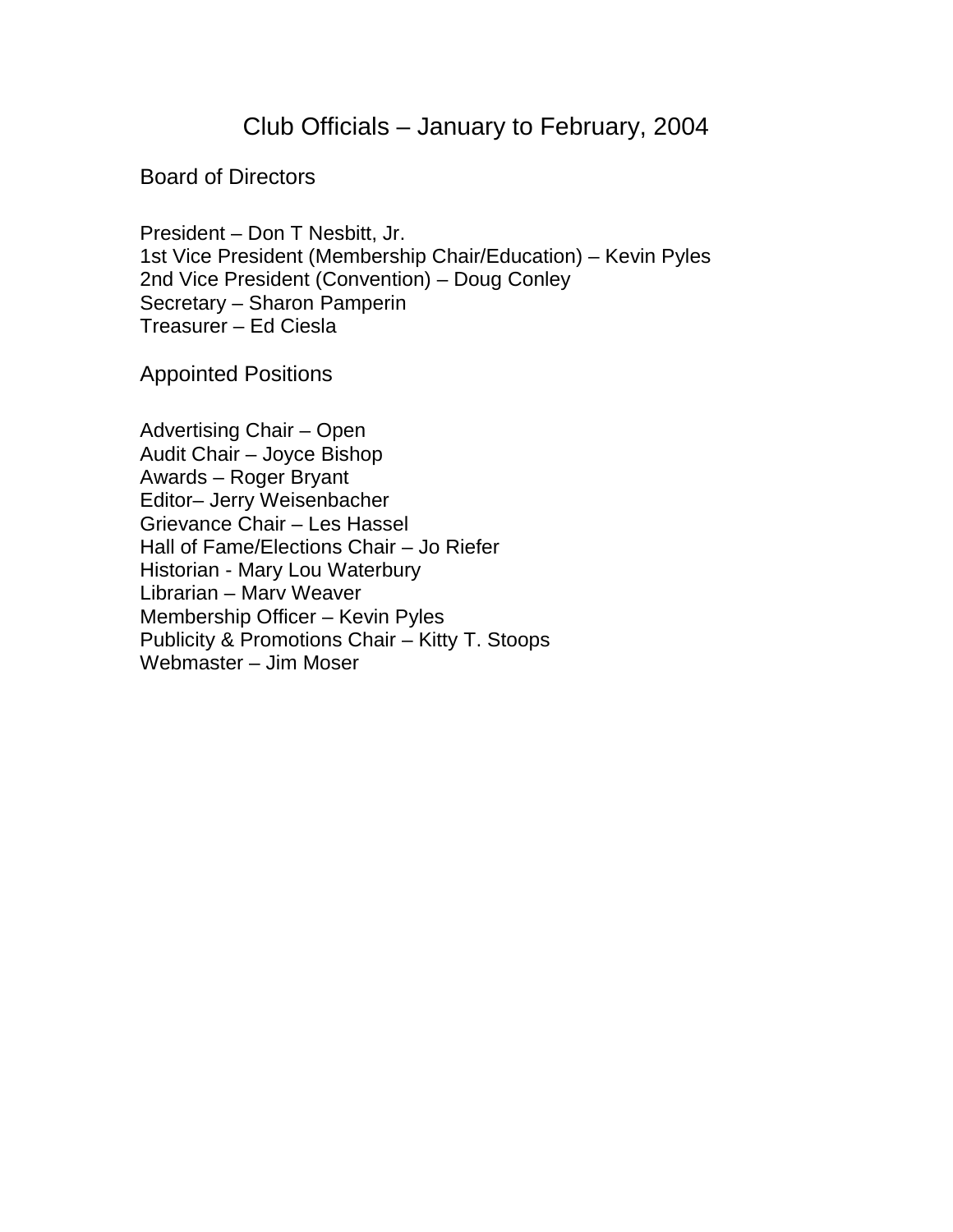## Club Officials – March to June, 2004

## Board of Directors

President – Don T Nesbitt, Jr. 1st Vice President (Membership Chair/Education) – Kevin Pyles 2nd Vice President (Convention) – Doug Conley Secretary – Sharon Pamperin Treasurer – Ed Ciesla

Appointed Positions

Advertising Chair – Open Audit Chair – Joyce Bishop Awards – Roger Bryant Acting Editor– Jack Haddock Grievance Chair – Les Hassel Hall of Fame/Elections Chair – Jo Riefer Historian - Mary Lou Waterbury Librarian – Marv Weaver Membership Officer – Kevin Pyles Publicity & Promotions Chair – Kitty T. Stoops Webmaster – Jim Moser